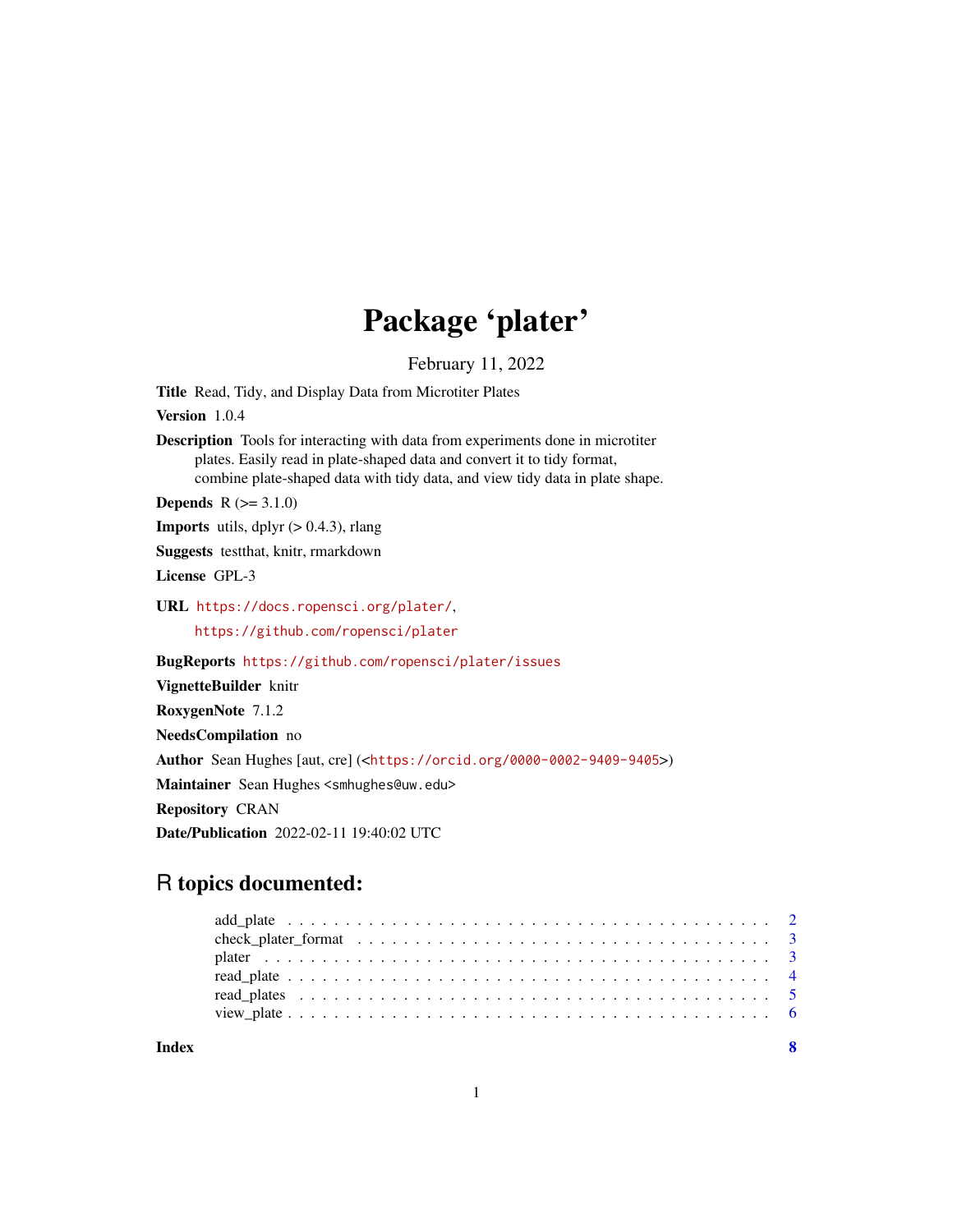<span id="page-1-1"></span><span id="page-1-0"></span>

## Description

Converts data from plater format to a data frame with one well per row and merges it into an existing data frame by well name.

#### Usage

add\_plate(data, file, well\_ids\_column, sep = ",")

#### **Arguments**

| data            | The data frame to merge the file into. Must contain a column with well names.         |
|-----------------|---------------------------------------------------------------------------------------|
| file            | The path of a .csv file formatted as described in read_plate.                         |
| well ids column |                                                                                       |
|                 | The name of the column in data containing the well IDs.                               |
| sep             | The character used to separate columns in the file (e.g. "," or ";") Defaults to ",". |

#### Details

If data contains more wells than in file, NA will be added to the merged column(s) for those wells. If the file contains more wells than data, those wells will be added to the bottom of the result with NA for the columns in data.

#### Value

Returns data as a tibble with as many new columns as plates in file. Empty wells are indicated with NA.

#### Examples

```
# Part of the data is tidy
file <- system.file("extdata", "example-2-part-A.csv", package = "plater")
data <- read.csv(file)
# Part of the data is plate-shaped
plate_shaped <- system.file("extdata", "example-2-part-B.csv", package = "plater")
# Combine the two
data <- add_plate(
  data = data,
  file = plate_shaped,
  well_ids_column = "Wells")
# Now data are tidy
head(data)
```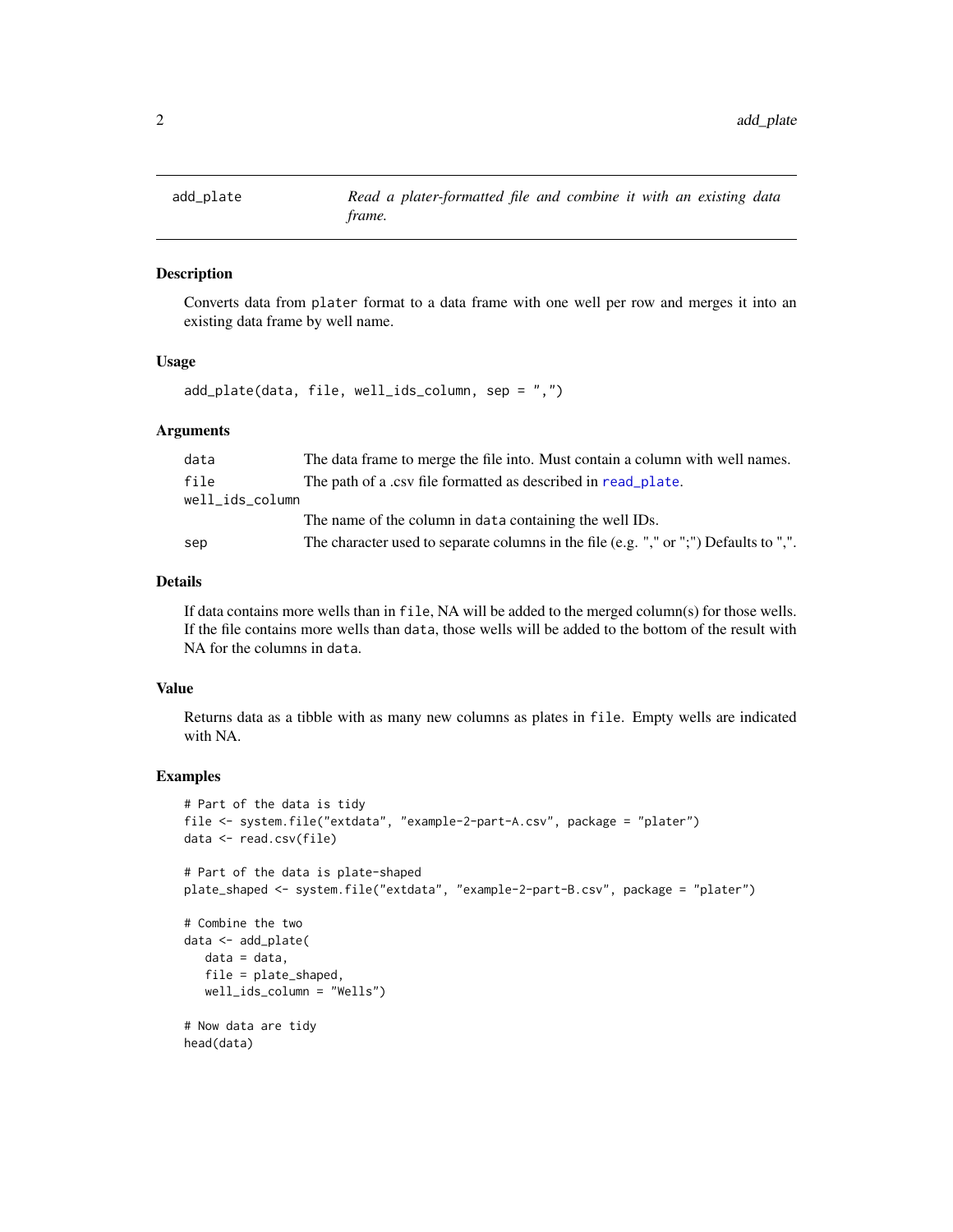<span id="page-2-1"></span><span id="page-2-0"></span>check\_plater\_format *Check whether a file is in plater format.*

#### **Description**

Runs the provided file through a number of diagnostics to determine whether it is a valid plater format file and displays information about any deficiencies found.

#### Usage

```
check_plater_format(file, sep = ",")
```
#### Arguments

| file | The path of the file to check.                                                    |
|------|-----------------------------------------------------------------------------------|
| sep  | The character used to separate columns in the file (e.g. "," or ";"). Defaults to |
|      | ""                                                                                |
|      |                                                                                   |

#### Value

Displays a number of messages as it checks the file. Will stop with a descriptive error message if the file is not formatted correctly.

#### Examples

```
file_path <- system.file("extdata", "example-1.csv", package = "plater")
```

```
data <- check_plater_format(file_path)
```
plater *Tools to Make it Easy to Work with Microtiter Plate-Shaped Data*

#### Description

plater defines a simple, plate-shaped file format for data storage, so it's easy to remember the experimental design. The package provides functions to seamlessly convert between that format and a tidy data frame that's optimal for analysis. [check\\_plater\\_format](#page-2-1) is provided to help you manage plate-shaped files.

You can work with purely plate-shaped data ([read\\_plate](#page-3-1) and [read\\_plates](#page-4-1)), as well as with a combination of plate-shaped data and tidy data ([add\\_plate](#page-1-1)). It further allows easy plate-shaped visualization of tidy data ([view\\_plate](#page-5-1)).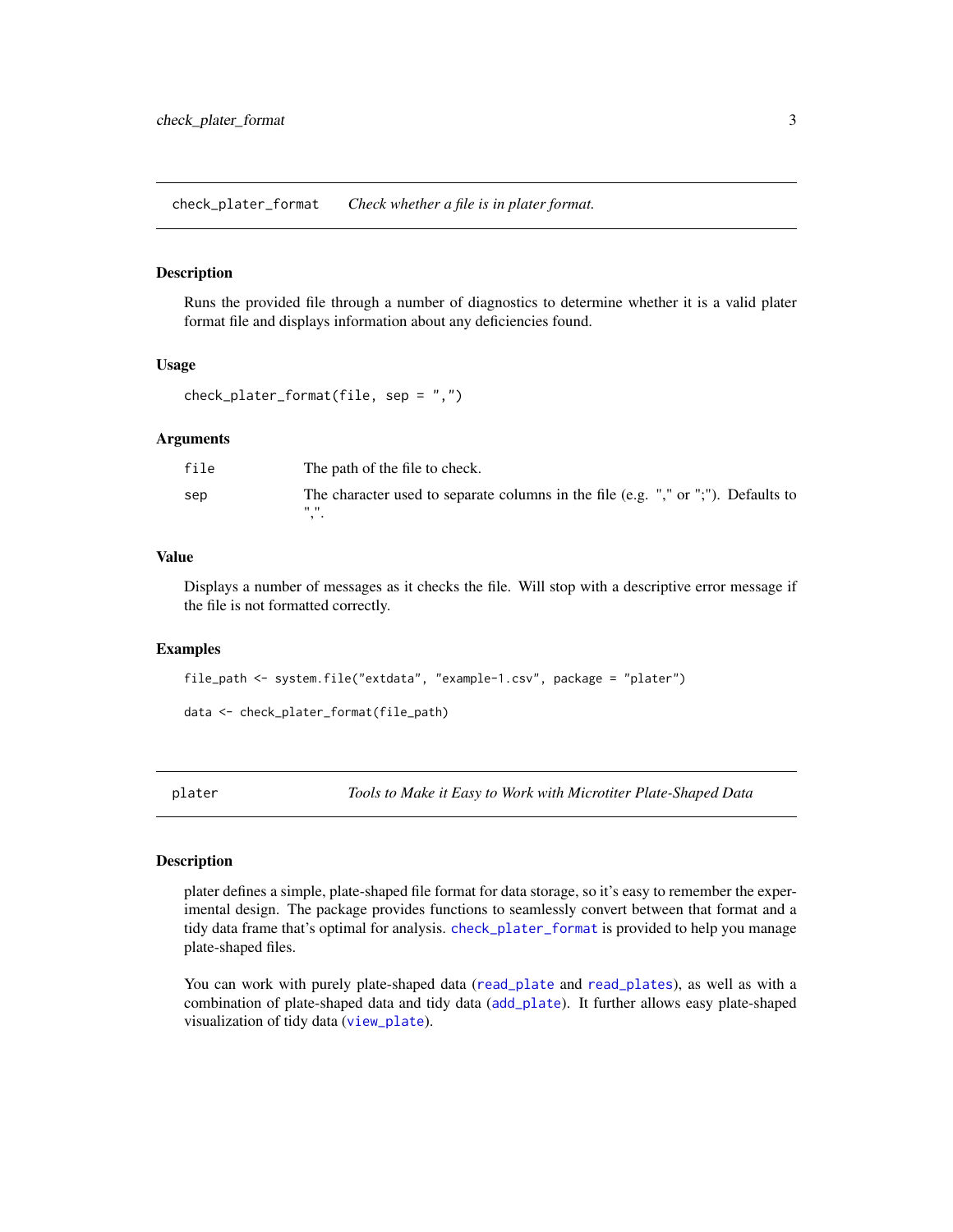<span id="page-3-1"></span><span id="page-3-0"></span>

#### Description

Converts data from plater format to a data frame with one well per row identified by well name.

#### Usage

```
read_plate(file, well_ids_column = "Wells", sep = ",")
```
#### Arguments

| file            | The path of a .csv file formatted as described below.                                                                       |
|-----------------|-----------------------------------------------------------------------------------------------------------------------------|
| well_ids_column |                                                                                                                             |
|                 | The name to give the column that will contain the well identifiers. Default<br>"Wells".                                     |
| sep             | The character used to separate columns in the file (e.g. "," or ";"). Defaults to<br>$\mathbf{H}$ $\mathbf{H}$<br>$, \cdot$ |

#### Value

Returns a data frame with each well as a row. One column will be named with well\_ids\_column and contain the well names (A01, A02..). There will be as many additional columns as layouts in file. Empty wells are omitted.

#### plater format

The .csv file should be formatted as a microtiter plate. The top-left most cell contains the name to use for the column representing that plate. For example, for a 96-well plate, the subsequent wells in the top row should be labeled 1-12. The subsequent cells in the first column should be labeled A-H. That is:

| ColName 1 | $2^{\circ}$ | 3 |  |
|-----------|-------------|---|--|
| A         | A01 A02 A03 |   |  |
| R         | B01 B02 B03 |   |  |
|           |             |   |  |

In this example, the cells within the plate contain the well IDs ("A01", "A02"), but they may contain arbitrary characters: numbers, letters, or punctuation. Any cell may also be blank.

Note that Microsoft Excel will sometimes include cells that appear to be blank in the .csv files it produces, so the files may have spurious columns or rows outside of the plate, causing errors. To solve this problem, copy and paste just the cells within the plate to a fresh worksheet and save it.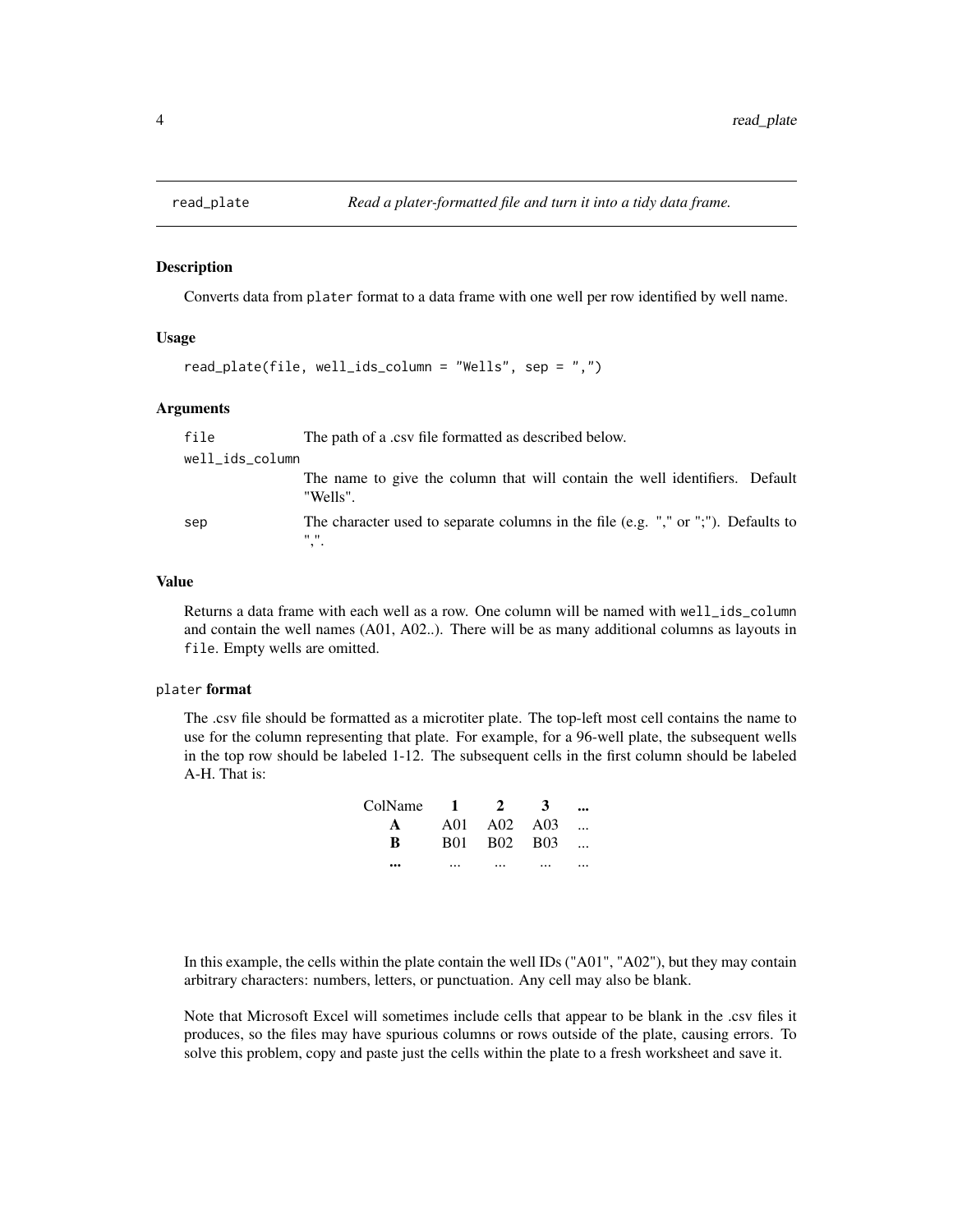### <span id="page-4-0"></span>read\_plates 5

#### Multiple columns

Multiple columns of information about a plate can be included in a single file. After the first plate, leave one row blank, and then add another plate formatted as described above. (The "blank" row should appear as blank in a spreadsheet editor, but as a row of commas when viewed as plain text.) As many plates as necessary can be included in a single file (e.g. data measured, subject, treatment, replicate, etc.).

## Examples

```
file_path <- system.file("extdata", "example-1.csv", package = "plater")
# Data are stored in plate-shaped form
data <- read_plate(
  file = file_path,
  well_ids_column = "Wells")
# Now data are tidy
head(data)
```
<span id="page-4-1"></span>

| read_plates | Read multiple plater-formatted files and combine result into one data |
|-------------|-----------------------------------------------------------------------|
|             | frame.                                                                |

#### Description

A wrapper around read\_plate that handles multiple plates and combines them all into a single data frame.

#### Usage

```
read_plates(files, plate_names = NULL, well_ids_column = "Wells", sep = ",")
```
#### **Arguments**

| files           | A character vector with the paths of one or more plater-formatted .csv files.                                                                                                         |
|-----------------|---------------------------------------------------------------------------------------------------------------------------------------------------------------------------------------|
| plate_names     | A character vector the same length as files with the names to give the individ-<br>ual plates in the resulting data frame. Defaults to the file names (stripped of path<br>and .csv). |
| well_ids_column |                                                                                                                                                                                       |
|                 | The name to give the column that will contain the well identifiers. Default<br>"Wells".                                                                                               |
| sep             | The character used to separate columns in the file (e.g. "," or ";"). Defaults to<br>$\mathbf{H}$ $\mathbf{H}$<br>$, \cdot$                                                           |

#### Value

Returns a data frame like that returned by read\_plate, containing the data from all of the plates. The plates will be identified with a column called "Plate" containing the names given in plate\_names.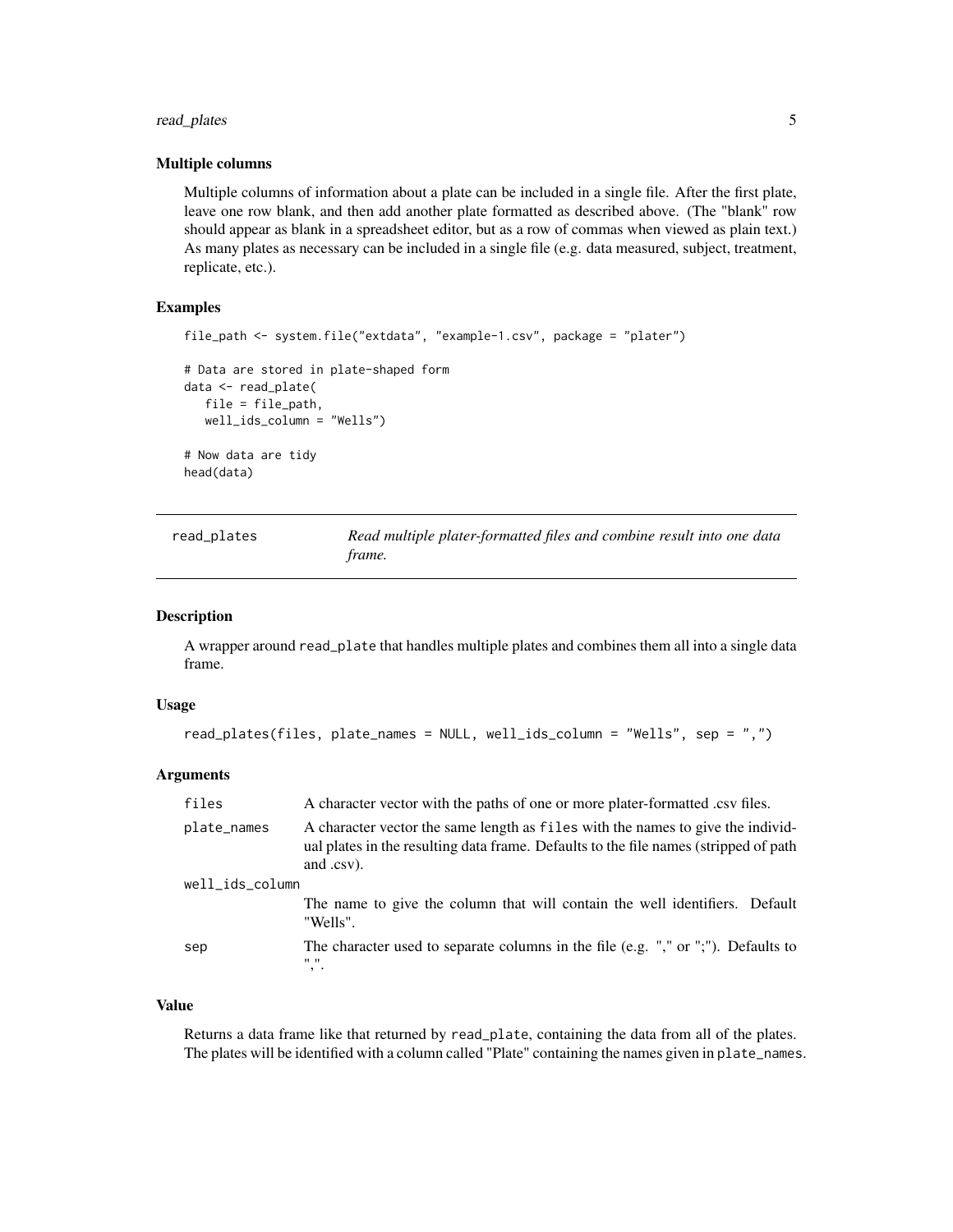#### Examples

```
# Combine multiple files into one tidy data frame
file1 <- system.file("extdata", "example-1.csv", package = "plater")
file2 <- system.file("extdata", "more-bacteria.csv", package = "plater")
# Data are stored in plate-shaped form
data <- read_plates(
  files = c(file1, file2),
   plate_names = c("Experiment 1", "Experiment 2"),
   well_ids_column = "Wells")
# Data from both plates are tidy and in the same data frame
head(data)
```

```
view_plate Displays the data in the form of a microtiter plate.
```
### Description

Displays the data in the form of a microtiter plate.

#### Usage

```
view_plate(data, well_ids_column, columns_to_display, plate_size = 96)
```
#### **Arguments**

| A data frame containing the data                                                         |
|------------------------------------------------------------------------------------------|
| well_ids_column                                                                          |
| The name of the column in data containing the well IDs.                                  |
| columns_to_display                                                                       |
| A vector of the names of one or more columns you'd like to display.                      |
| The number of wells in the plate. Must be 6, 12, 24, 48, 96 384, or 1536. Default<br>96. |
|                                                                                          |

## Value

A depiction of the data in columns\_to\_display as though laid out on a microtiter plate with plate\_size wells.

#### Examples

```
# Generate some tidy data
data \leq data.frame(Wells = paste0(LETTERS[1:3], 0, rep(1:4, each = 3)),
Species = rep(c("Alien", "Human", "Cat"), 4),
OxygenProduction = round(rnorm(12), 3))
head(data)
```
<span id="page-5-0"></span>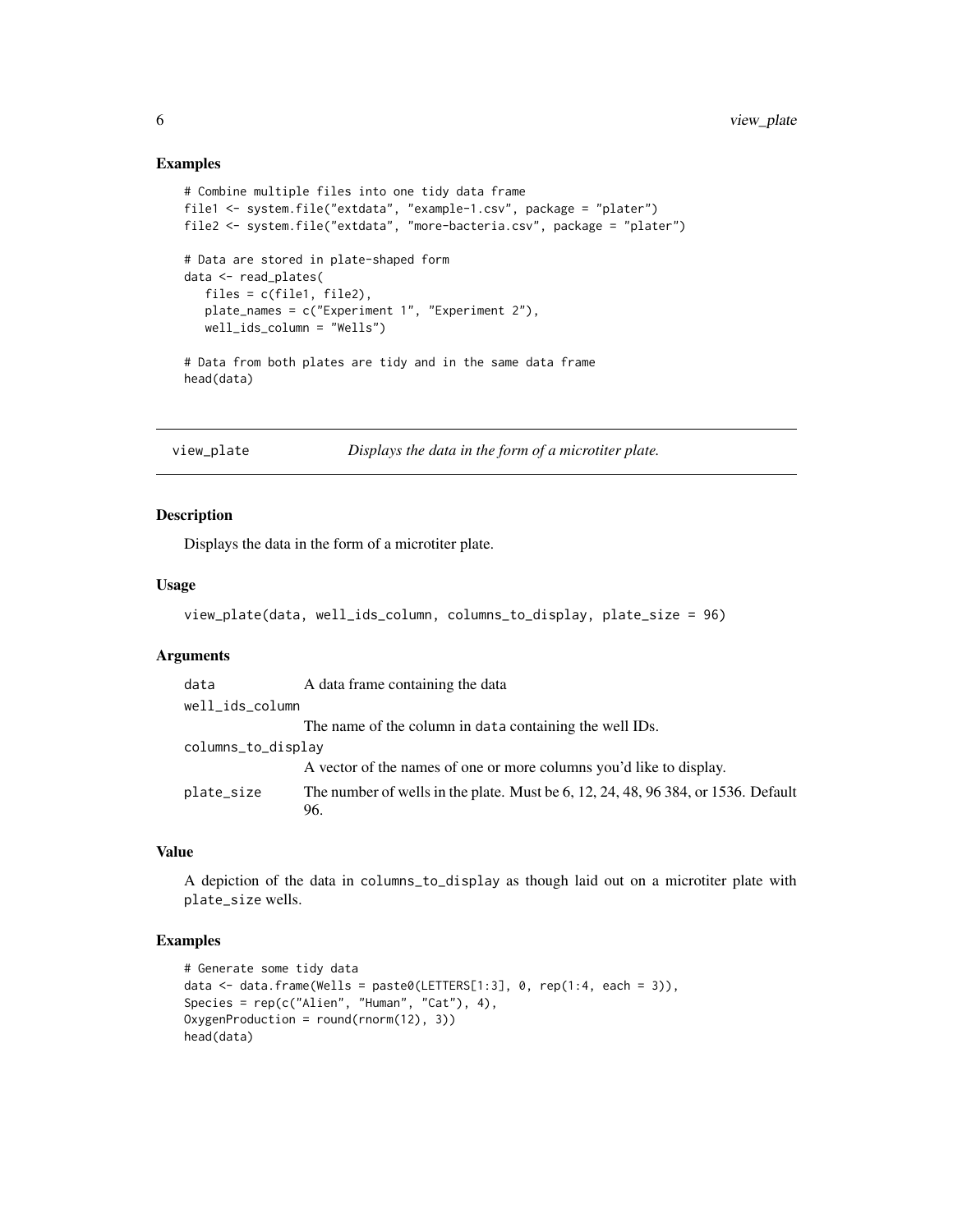## view\_plate 7

# See which wells had cells from which species and the amount of oxygen # produced for each well view\_plate(data, "Wells", c("Species", "OxygenProduction"), 12)